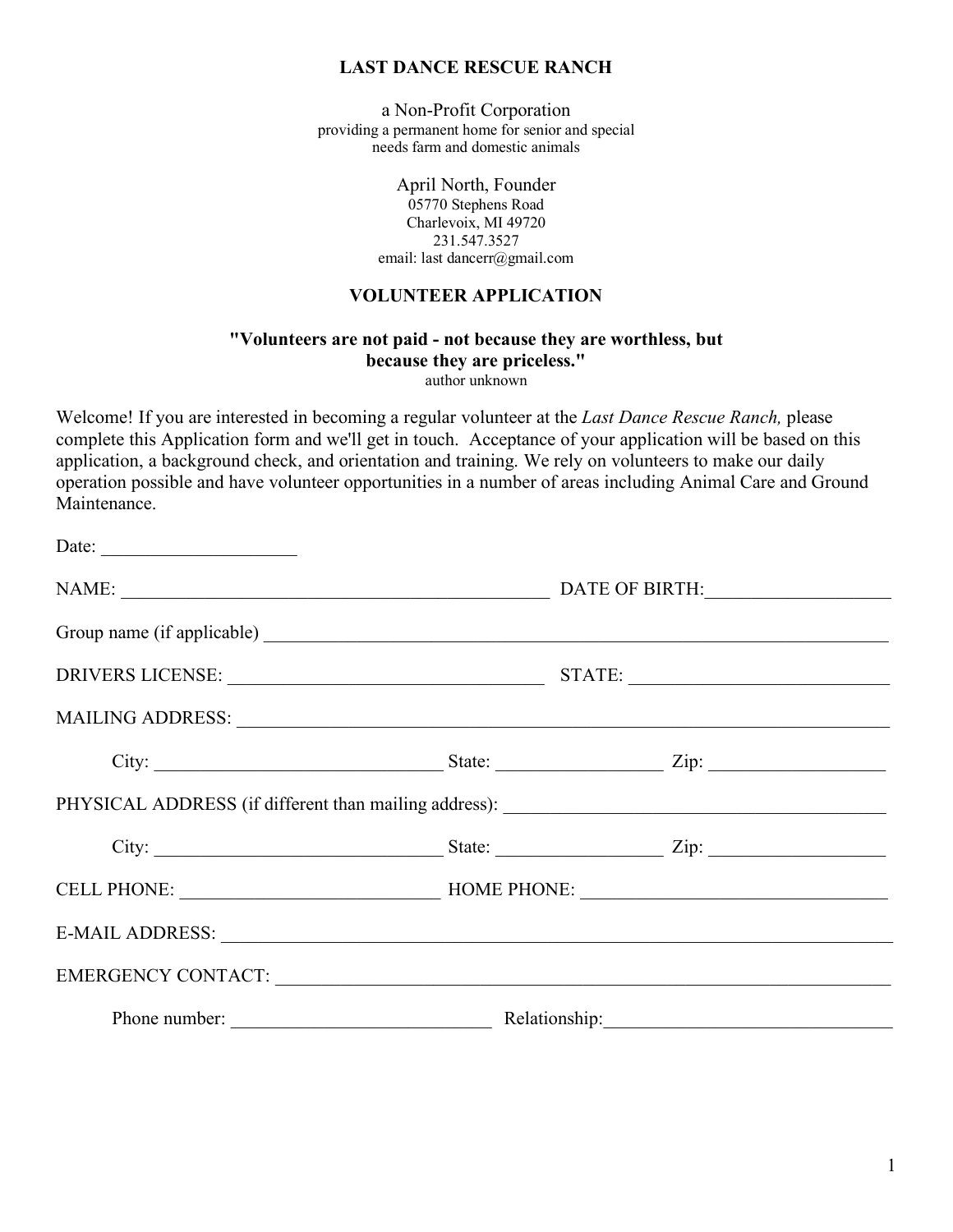| ,我们也不能在这里的时候,我们也不能在这里的时候,我们也不能会在这里,我们也不能会在这里的时候,我们也不能会在这里的时候,我们也不能会在这里的时候,我们也不能会<br>Do you have any environmental or animal allergies? ______________________________                                                                                                                                           |  |  |  |  |
|-----------------------------------------------------------------------------------------------------------------------------------------------------------------------------------------------------------------------------------------------------------------------------------------------------------------|--|--|--|--|
| Some of the work at LDRR is physical in nature and mostly outdoors. Do you have any other conditions                                                                                                                                                                                                            |  |  |  |  |
|                                                                                                                                                                                                                                                                                                                 |  |  |  |  |
|                                                                                                                                                                                                                                                                                                                 |  |  |  |  |
| Special skills, interests, and/or hobbies? Please tell us a little about yourself and what you enjoy doing:                                                                                                                                                                                                     |  |  |  |  |
|                                                                                                                                                                                                                                                                                                                 |  |  |  |  |
| Assignment Preference: Please let us know what areas interest you most and where you'd like to help out.<br>Check all that apply.                                                                                                                                                                               |  |  |  |  |
| Cat Care (grooming, playing)<br>Administrative Duties (website, fundraising, etc).<br>Dog Care (grooming, playing, walking)<br>Clean Catland<br>Rabbit Greenhouse duties<br>Chicken Coop (clean up, wipe down)<br>Horse brushing/grooming<br>Paddock/stall muck out<br>General stall cleaning<br>Minor handyman |  |  |  |  |
| Availability: ** Volunteers are asked to commit to a minimum of two days per month for six months                                                                                                                                                                                                               |  |  |  |  |
| Monday Tuesday Wednesday Thursday Friday Saturday                                                                                                                                                                                                                                                               |  |  |  |  |
| Mornings and/or _______ Afternoons<br>If you are unable to commit to a six month commitment, what length of time could you commit to:                                                                                                                                                                           |  |  |  |  |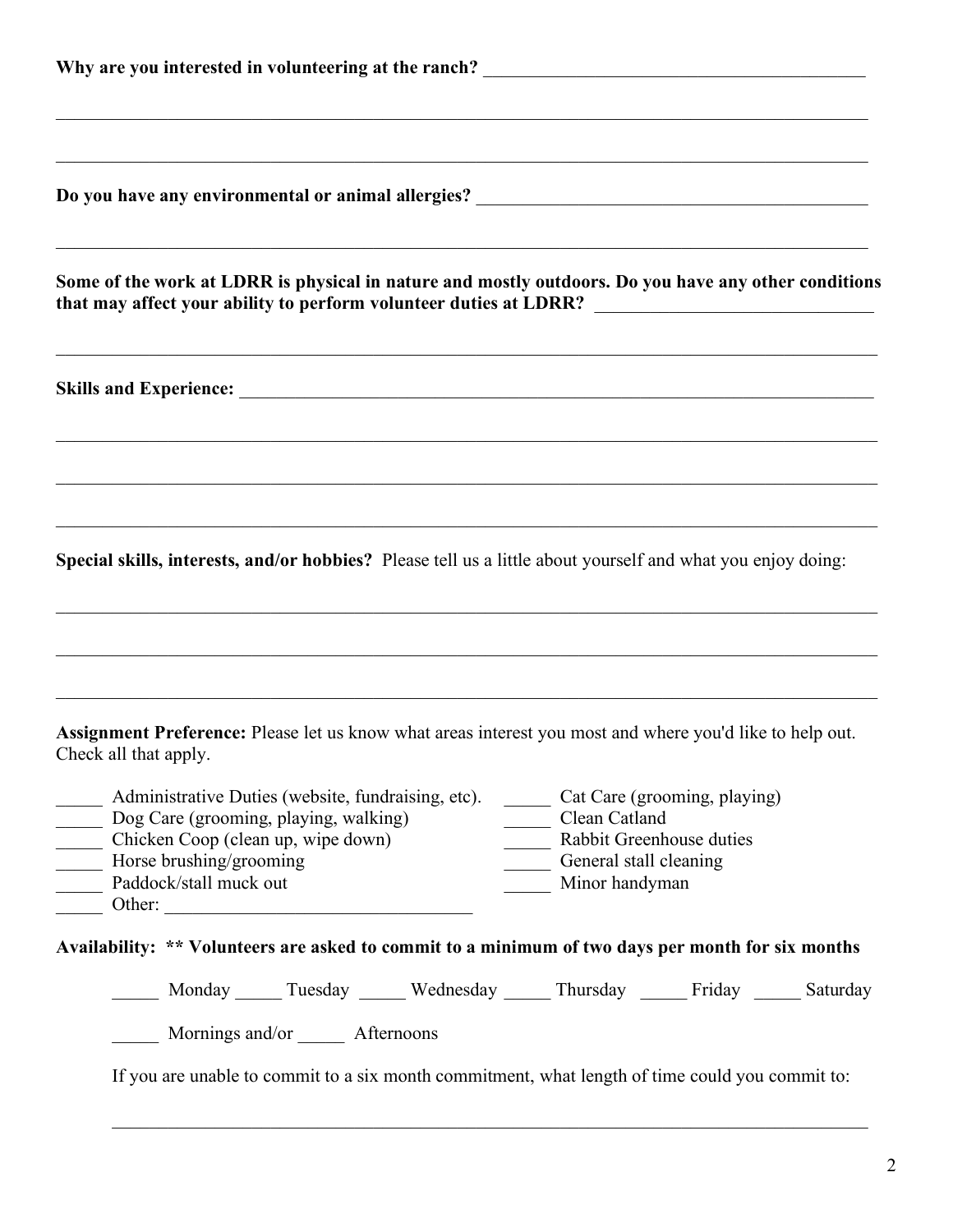Are you interested in helping out but can't commit to a longer-term opportunity? We offer Volunteer Work Days that you can sign up for individually. Check out LDRR events page and consider signing up.

# **References:**

| Name:                          | Name:         |
|--------------------------------|---------------|
| Phone Number:                  | Phone Number: |
| <b>Release of Information:</b> |               |

I give my permission for the *Last Dance Rescue Ranch* staff to verify any of the information provided above. Furthermore, I acknowledge that I may be subject to a background check prior to volunteering. I understand that I may be required to provide further information and sign additional releases as part of that background check. I understand that if at any point during the check there is a basis or reason to not advance me as a volunteer, I may not be told what grounds I was not selected. I also understand that the background check will *never* be made available to the general public.

# **AGREEMENT:**

I understand and agree as follows:

\* I have read the above *Release of Information* and agree to the same.

\* I have read and agree to abide by the *General Rescue Ranch Rules and Guidelines* attached hereto and part of this Application.

\* I have read, agree to, and have signed the *Volunteer Release and Waiver of Liability* attached hereto and part of this Application.

\* I will report ANY injury or incident (either to myself and/or an animal) IMMEDIATELY to April North, President of the *Last Dance Rescue Ranch.*

- \* I agree to NOT bring any unauthorized guest(s) or animals onto ranch property without permission.
- \* I understand that I may be terminated from my volunteer position as stated herein.

Dated:

sign above and print your name below your signature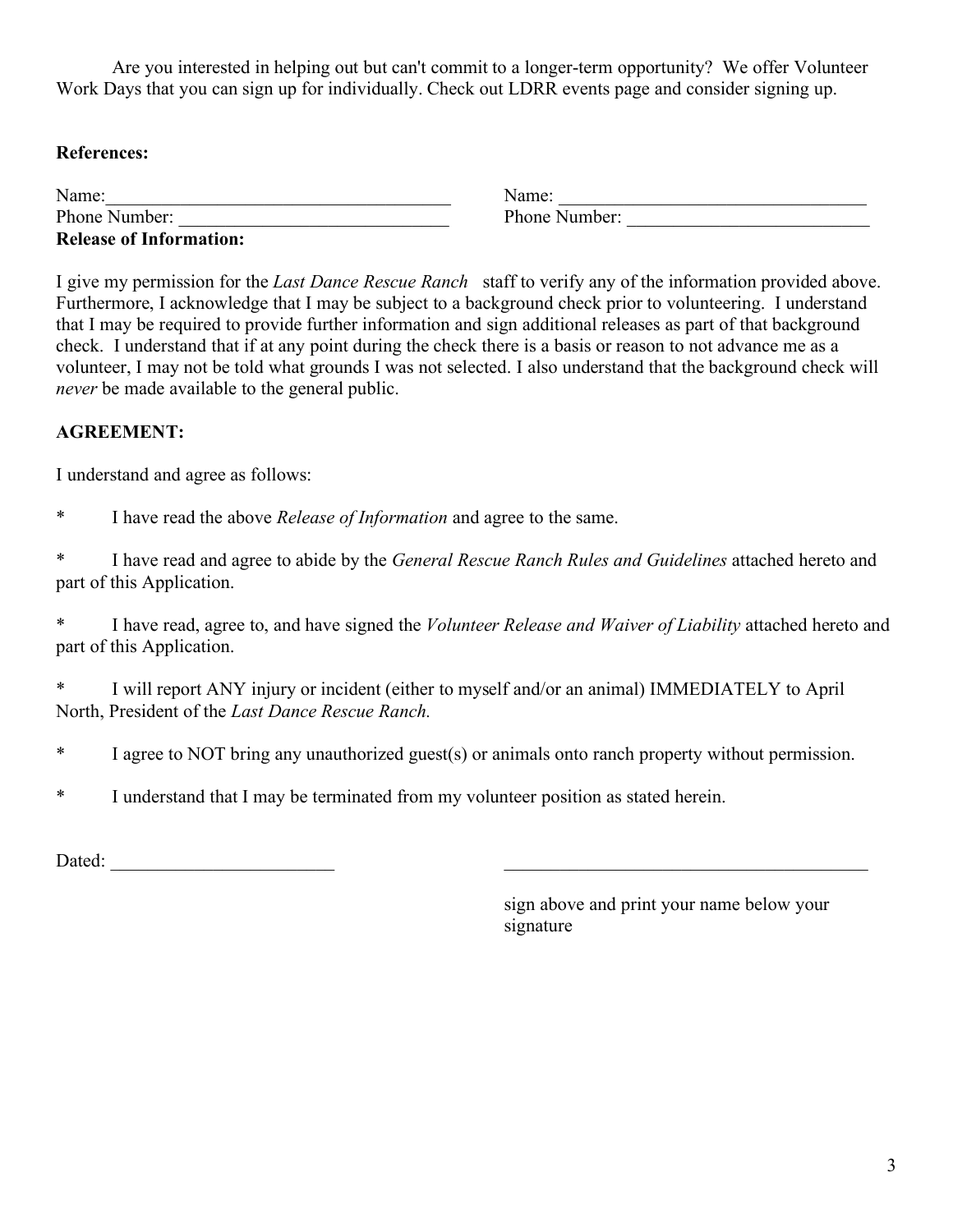### **GENERAL RESCUE RANCH RULES/GUIDELINES**

\* *Last Dance Rescue Range* (hereinafter referred to as LDRR) exists as a quiet sanctuary where all animals can live their lives without harm, stress, and harassment. *This is not a petting zoo.*

- \* No smoking or use of tobacco is allowed on the property.
- \* Do not transfer animals out of their current enclosure without being specifically instructed to do so.
- \* Use caution when moving through gates and doors, and keep them secured at all times. Leave all gates and doors as you found them.
- \* Interacting with large farm animals can be dangerous, do not enter encloses without permission and guidance.
- \* Most animals are on special diets; feed only approved daily feed and approved snacks.
- \* Please visit the ranch only during your scheduled volunteer time.
- \* No firearms are allowed on the property.
- \* Do not bring personal pets onto the property without permission.
- \* Do not bring any unauthorized guest to the ranch without permission. When making a request to bring guests, specify if any of the guest are under the age of 14.